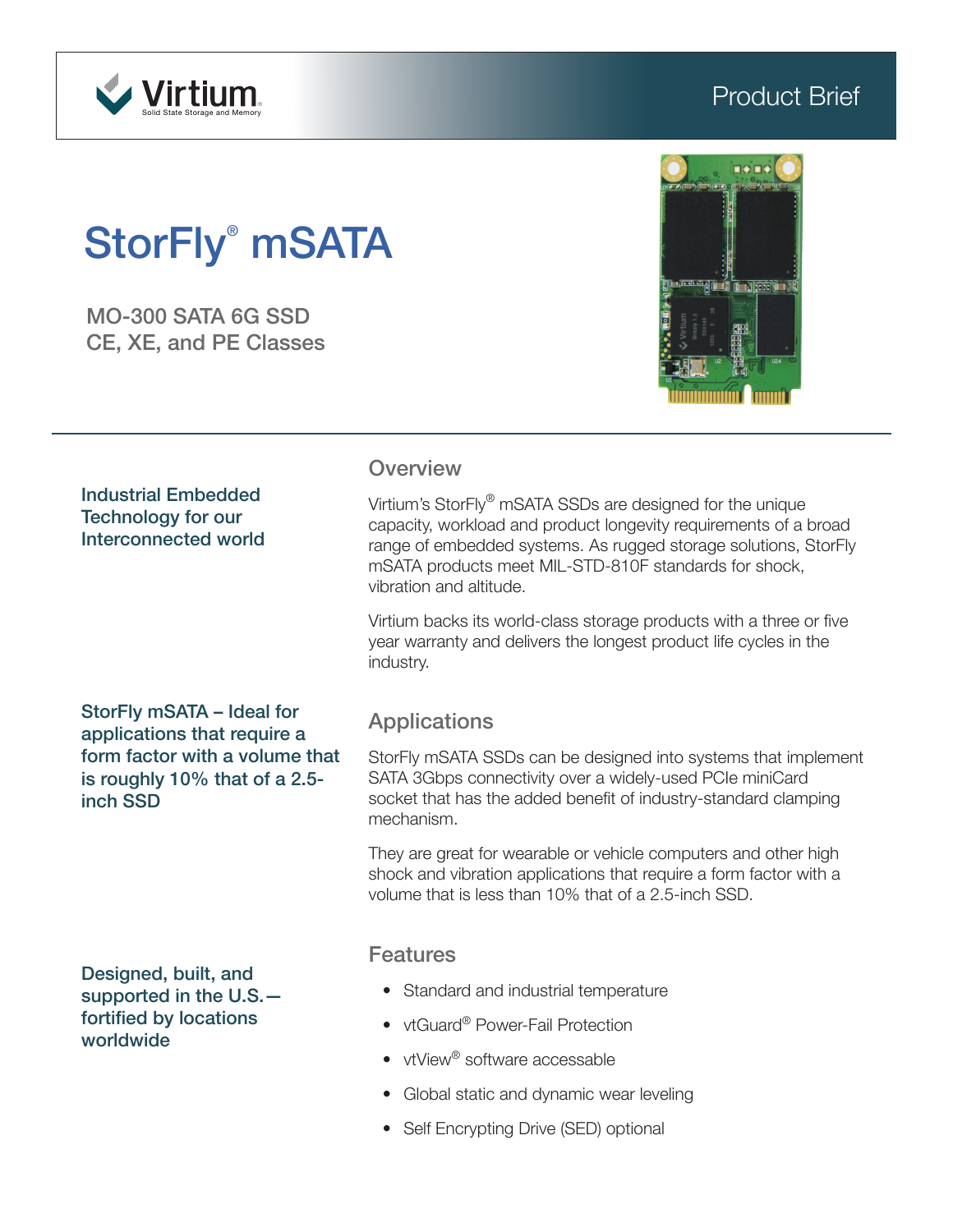# **Specifications**

| Interface              | SATA 6G (SATA III), 3G and 1.5G              |  |  |
|------------------------|----------------------------------------------|--|--|
| <b>Voltage / Power</b> | 3.3v / 1.7W                                  |  |  |
| <b>UBER</b>            | <1 sector error in 1015 bits read            |  |  |
| <b>MTBF</b>            | $>$ 2M hours                                 |  |  |
| Environmental          | MIL-STD-810F                                 |  |  |
| Compliance             | ATA/ATAPI-8 (ACS-2), FCC, CE, UL, RoHS, WEEE |  |  |
| Dimensions (mm)        | $50.00 \times 29.85 \times 3.70$             |  |  |
|                        |                                              |  |  |

| Class                        | CE)                       | xE)                           | PE)                           |
|------------------------------|---------------------------|-------------------------------|-------------------------------|
| Media                        | MLC (Good)                | iMLC (Better)                 | SLC (Best)                    |
| Capacity                     | 30GB-480GB                | 30GB-480GB                    | 8GB-256GB                     |
| *Endurance                   | 1X Baseline               | <b>7X Baseline</b>            | 30X Baseline                  |
| <b>Operating Temperature</b> | $0^\circ$ to $70^\circ C$ | $-40^\circ$ to 85 $\degree$ C | $-40^\circ$ to 85 $\degree$ C |
| Warranty                     | 3 Years                   | 5 Years                       | 5 Years                       |

\* Endurance Baseline = one entire drive write per day for the entire warranty period.

### Ordering Information

#### VSF302x(C/I)yyyG-zzz

where:

- VSF Virtium StorFly
- 302x Form factor and product class
- (C/I) Commercial / Industrial operating temp
- yyyG Capacity (1GB = 1,000,000,000 bytes)
- zzz Virtium proprietary

Virtium manufactures memory and storage solutions for the world's top industrial embedded OEMs. For two decades we have designed, built and supported our products in the USA - fortified by a networ of global locations. Our world-class technology and unsurpassed support provide a superior customer experience that continuously results in better industrial embedded products for our increasingly interconnected world.

© Copyright 2016. All rights reserved. Virtium®, Storfly®, TuffDrive®, vtView®, vtGuard® are registered trademarks and vtSecure™ is a trademark of Virtium LLC. All other non-Virtium product names are trademarks of their respective companies.



30052 Tomas | Rancho Santa Margarita, CA 92688 Phone: 949-888-2444 | Fax: 949-888-2445 www.virtium.com